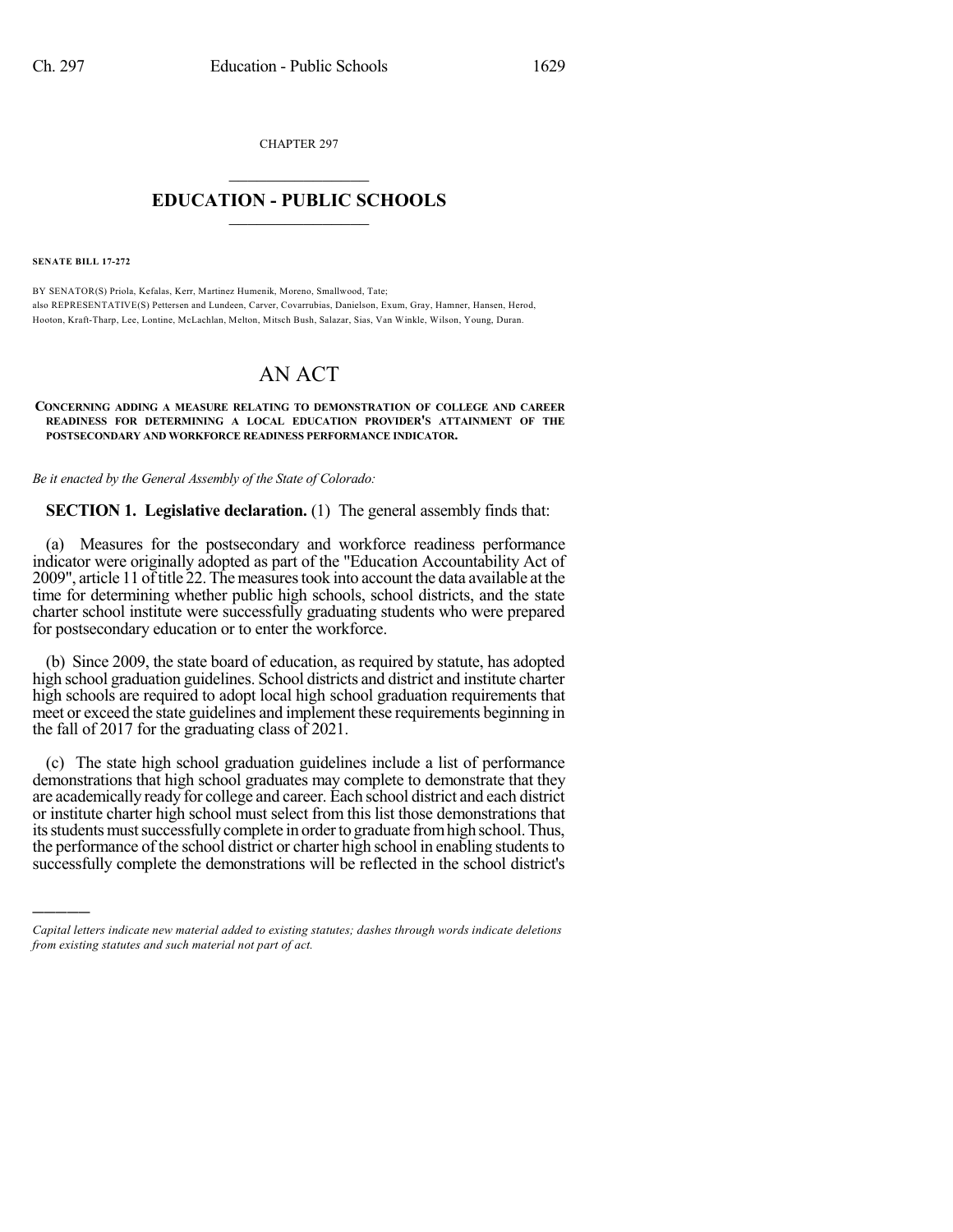and the state charter school institute's overall graduation rate and in the individual graduation rates of the public schools of the school district and the institute charter high schools.

(d) Many of the options for demonstrating college and career readiness, such as successfully completing advanced placement or international baccalaureate assessments or successfully enrolling in postsecondary courses through concurrent enrollment, empower students to demonstrate that they are working toward goals beyond high school graduation, often leading to higher levels of academic achievement while they are enrolled in high school and when they subsequently enroll in postsecondary education;

(e) As adopted by the state board, the standards of achievement for the college and career readiness demonstrations reflect readiness for some levels of postsecondary enrollment, but they do not demonstrate that a student is prepared, without needing remediation, to enroll in the postsecondary general education core courses in reading, writing, and mathematics identified pursuant to section 23-1-125 (3);

(f) A student's level of achievement of some of the demonstration options may be measured objectively by a score. For those demonstration options, the state board of education should adopt both minimum achievement standards and higher achievement standards that indicate a student is prepared, without needing remediation, to enroll in the postsecondary general education core courses in reading, writing, and mathematics identified pursuant to section  $23-1-125(3)$ . These higher achievement standards will enable the state to give a public high school, a school district, and the state charter school institute additional performance credit based on the number of high school students who successfully demonstrate that they are prepared to enroll in these postsecondary general education courses without need for remediation.

(g) Enrolling in and receiving college-level credit for the postsecondary general education core courses in reading, writing, and mathematics identified pursuant to section  $23-1-125$  (3) while a student is in high school also clearly demonstrates that a student is college- and career-ready before high school graduation. It is appropriate that each public high school, each school district, and the state charter school institute receive additional performance credit for the percentage of high school students who achieve this level of preparation before high school graduation.

(2) The general assembly finds, therefore, that it is appropriate to adopt additional measures for the postsecondary and workforce readiness performance indicator to determine the degree to which public high schools, school districts, and the state charter school institute enable high school students to successfully demonstrate that they are ready for college and career and the extent to which the public high schools, school districts, and the state charter school institute encourage high school students to enroll in, and prepare them to successfully complete, postsecondary core courses in reading, writing, and mathematics.

**SECTION 2.** In Colorado Revised Statutes, 22-11-103, **amend** the introductory portion; and **add** (6.5), (9.5), (10.5), and (13.5) as follows: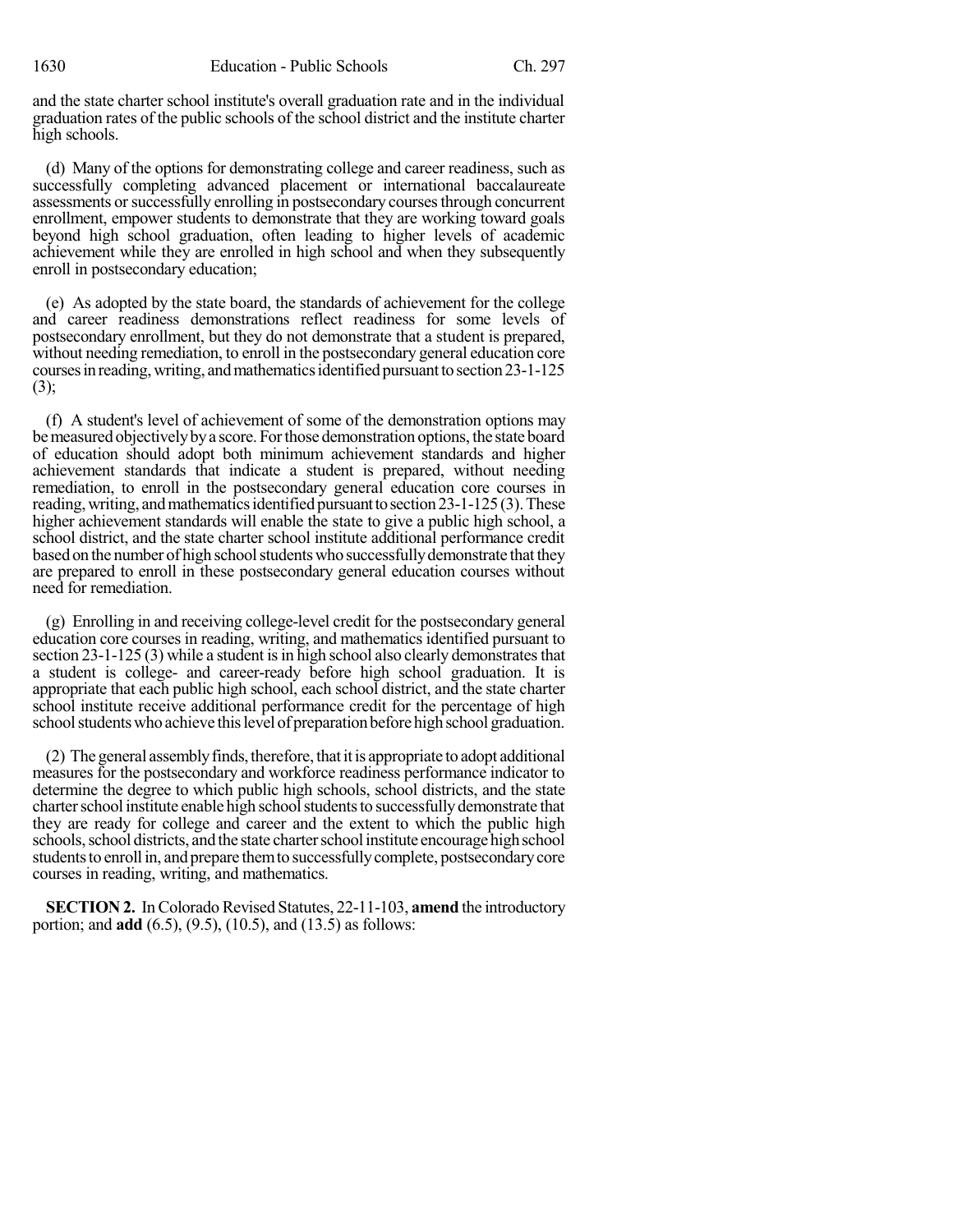**22-11-103. Definitions.** As used in this article ARTICLE 11, unless the context otherwise requires:

(6.5) "CAREER AND TECHNICAL EDUCATION COURSE" MEANS A POSTSECONDARY COURSE THAT, UPON SUCCESSFUL COMPLETION, RESULTS IN POSTSECONDARY COURSE CREDIT TOWARD A CAREER AND TECHNICAL EDUCATION CREDENTIAL OR ASSOCIATES DEGREE IN APPLIED SCIENCE.

(9.5) "CONCURRENT ENROLLMENT" MEANS THAT A STUDENT, WHILE ENROLLED IN HIGH SCHOOL, ENROLLS IN POSTSECONDARY COURSES AS PROVIDED IN ARTICLE 35 OF THIS TITLE 22.

(10.5) "DEMONSTRATION OPTIONS" MEANS THE METHODS BY WHICH A HIGH SCHOOL STUDENT MAY DEMONSTRATE COLLEGE AND CAREER READINESS AS RECOMMENDED IN THE HIGH SCHOOL GRADUATION GUIDELINES ADOPTED BY THE STATE BOARD PURSUANT TO SECTION  $22-2-106$  (1)(a.5) AND AS SPECIFICALLY SELECTED BY THE LOCAL SCHOOL BOARD OF THE SCHOOL DISTRICT IN WHICH A STUDENT IS ENROLLED OR BY THE DISTRICT CHARTER HIGH SCHOOL OR INSTITUTE CHARTER HIGH SCHOOL IN WHICH A STUDENT IS ENROLLED.

(13.5) "GENERAL EDUCATION CORE COURSES" MEANS THE POSTSECONDARY GENERAL EDUCATION CORE COURSES IN READING, WRITING, AND MATHEMATICS IDENTIFIED PURSUANT TO SECTION 23-1-125 (3).

**SECTION 3.** In Colorado Revised Statutes, **amend** 22-11-104 as follows:

**22-11-104. Rules - college and career readiness achievement standards.** (1) The state board shall promulgate rules pursuant to the "State Administrative Procedure Act", article 4 of title 24, C.R.S., as required in this article ARTICLE 11 and may promulgate such additional rules as it finds necessary for the implementation of this article ARTICLE 11, including but not limited to rules establishing a numbering system to uniquely identify individual students, including students enrolled in the Colorado preschool program created pursuant to section 22-28-104.

(2) (a) FOR EACH OF THE DEMONSTRATION OPTIONS BY WHICH A HIGH SCHOOL STUDENT MAY DEMONSTRATE COLLEGE AND CAREER READINESS,ASRECOMMENDED BY THE STATE BOARD IN THE HIGH SCHOOL GRADUATION GUIDELINES ADOPTED PURSUANT TO SECTION  $22-2-106$  (1)(a.5), THE STATE BOARD SHALL ADOPT ACHIEVEMENT STANDARDS THAT INDICATE THAT A STUDENT HAS DEMONSTRATED A LEVEL OF COLLEGE AND CAREER READINESS SUFFICIENT FOR HIGH SCHOOL GRADUATION AND HIGHER ACHIEVEMENT STANDARDS THAT INDICATE THAT A STUDENT IS PREPARED, WITHOUT NEEDING REMEDIATION, TO ENROLL IN GENERAL EDUCATION CORE COURSES.AT A MINIMUM,THE HIGHER ACHIEVEMENT STANDARDS MUST INCLUDE:

SPECIFIED, HIGHER SCORES ON THE ASSESSMENTS INCLUDED IN THE DEMONSTRATION OPTIONS, WHICH SCORES INDICATE A STUDENT IS PREPARED TO ENROLL IN GENERAL EDUCATION CORE COURSES WITHOUT NEED FOR REMEDIATION; AND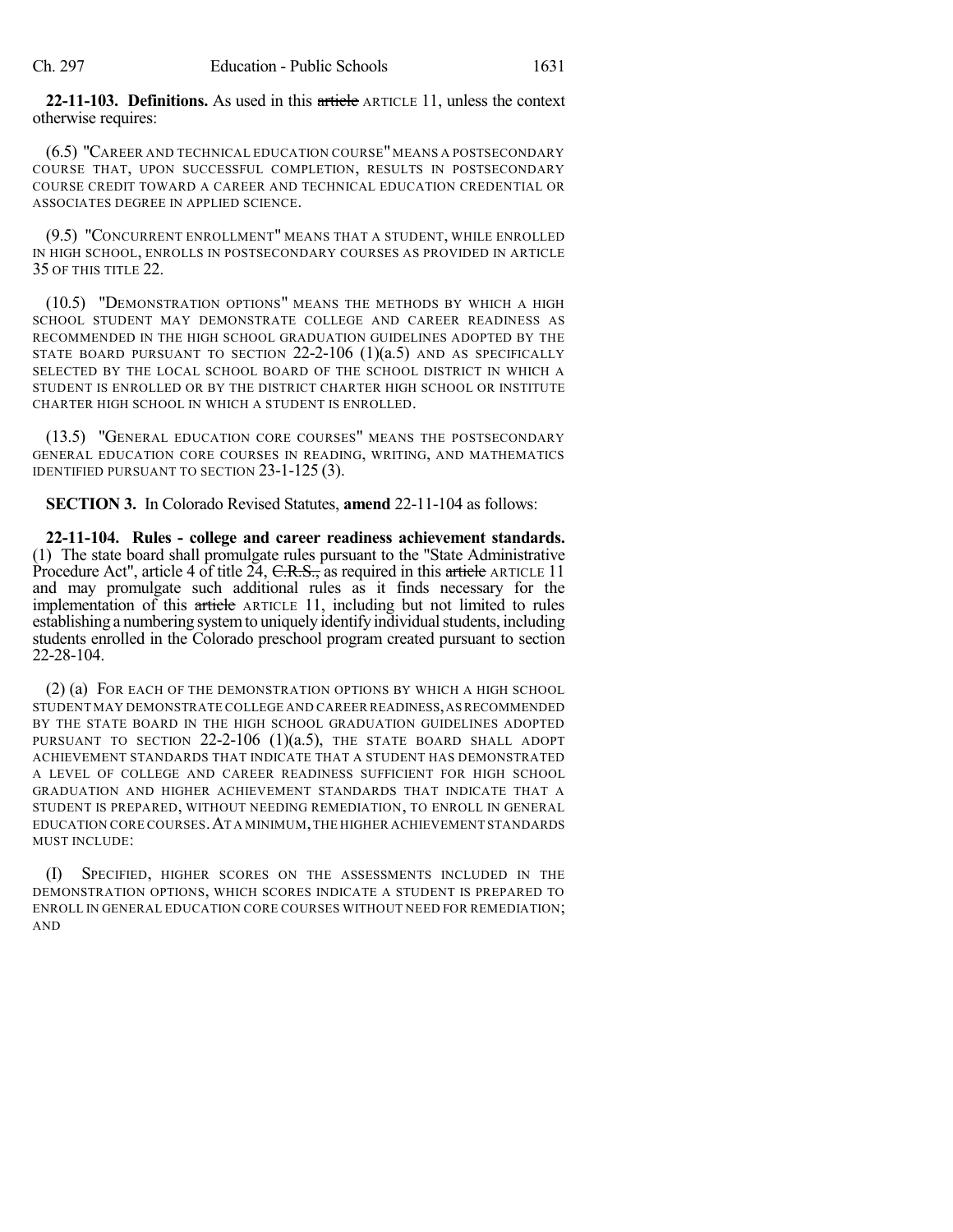(II) RECEIPT OF COLLEGE COURSE CREDITS FOR CONCURRENT ENROLLMENT IN CAREER AND TECHNICAL EDUCATION COURSES OR GENERAL EDUCATION CORE COURSES OR HIGHER-LEVEL COURSES.

(b) SUBSECTION (2)(a) OF THIS SECTION DOES NOT AFFECT THE AUTHORITY OF THE COLORADO COMMISSION ON HIGHER EDUCATION AND GOVERNING BOARDS OF THE INSTITUTIONS OF HIGHER EDUCATION TO ESTABLISH AND IMPLEMENT THE ACADEMIC ADMISSION STANDARDS FOR STUDENTS FOR ALL STATE-SUPPORTED INSTITUTIONS OF HIGHER EDUCATION AND THE POLICIES AND PROCEDURES FOR DETERMINING A STUDENT'S NEED FOR BASIC SKILLS COURSES AS PROVIDED IN SECTION 23-1-113.

**SECTION 4.** In Colorado Revised Statutes, 22-11-204, **amend** (4)(a)(III),  $(4)(b)(III)$ ,  $(4)(c)(III)$ ,  $(5)(a)(I)(F)$ ,  $(5)(b)(I)(F)$ , and  $(5)(c)(I)(F)$ ; and **add**  $(4)(a)(V)$ ,  $(4)(b)(V)$ , and  $(4)(c)(V)$  as follows:

**22-11-204. Performance indicators - measures.** (4) The department shall determine the level of attainment of each public high school, each school district, the institute, and the state as a whole on the postsecondary and workforce readiness indicator by using, at a minimum, the following measures:

(a) For each public high school, the department shall calculate:

(III) The graduation and dropout rates, as defined by rule of the state board; and

(V) BEGINNING IN THE 2020-21 SCHOOL YEAR, THE PERCENTAGE OF STUDENTS ENROLLED IN THE PUBLIC HIGH SCHOOL WHO DEMONSTRATE COLLEGE AND CAREER READINESS,BASED ON THE DEMONSTRATION OPTIONS AVAILABLE TO THE STUDENTS ENROLLED IN THE PUBLIC HIGH SCHOOL, AT THE HIGHER ACHIEVEMENT LEVEL ADOPTED BY THE STATE BOARD THAT INDICATES A STUDENT IS PREPARED, WITHOUT NEEDING REMEDIATION, TO ENROLL IN GENERAL EDUCATION CORE COURSES.

(b) For each school district and the institute, the department shall calculate:

(III) The overall graduation and dropout rates, as defined by rule of the state board, for the district public high schools or the institute charter high schools; and

(V) BEGINNING IN THE 2020-21 SCHOOL YEAR, THE OVERALL PERCENTAGE OF STUDENTS ENROLLED IN THE DISTRICT PUBLIC HIGH SCHOOLS OR ALL OF THE INSTITUTE CHARTER HIGH SCHOOLS WHO DEMONSTRATE COLLEGE AND CAREER READINESS, BASED ON THE DEMONSTRATION OPTIONS OFFERED BY THE DISTRICT CHARTER HIGH SCHOOLS, THE SCHOOL DISTRICT, OR THE INSTITUTE CHARTER HIGH SCHOOLS, AT THE HIGHER ACHIEVEMENT LEVEL ADOPTED BY THE STATE BOARD THAT INDICATES A STUDENT IS PREPARED, WITHOUT NEEDING REMEDIATION, TO ENROLL IN GENERAL EDUCATION CORE COURSES.

(c) For the state, the department shall calculate:

(III) The statewide graduation and dropout rates, as defined by rule of the state board, for the public high schools in the state; and

(V) BEGINNING IN THE 2020-21 SCHOOL YEAR, THE OVERALL PERCENTAGE OF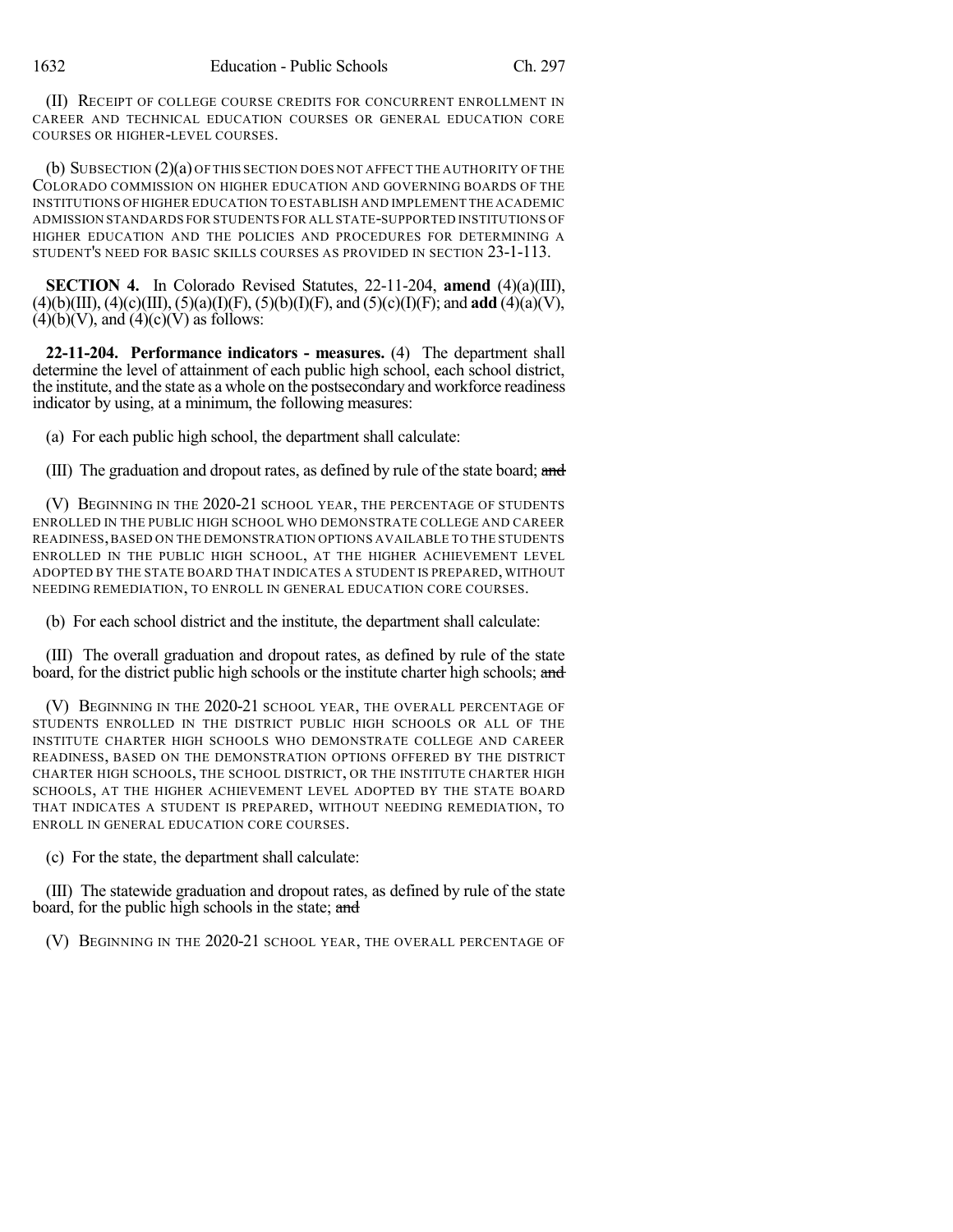STUDENTS ENROLLED IN THE PUBLIC HIGH SCHOOLS STATEWIDE WHO DEMONSTRATE COLLEGE AND CAREER READINESS, BASED ON THE DEMONSTRATION OPTIONS AVAILABLE TO THE STUDENTS ENROLLED IN EACH PUBLIC HIGH SCHOOL, AT THE HIGHER ACHIEVEMENT LEVEL ADOPTED BY THE STATE BOARD THAT INDICATES A STUDENT IS PREPARED, WITHOUT NEEDING REMEDIATION, TO ENROLL IN GENERAL EDUCATION CORE COURSES.

(5) The department shall determine the level of attainment of each public school, each school district, the institute, and the state as a whole on the performance indicator that concerns the progress made in closing the achievement and growth gaps by using the following measures:

(a) (I) For each public school, the department shall disaggregate by student group:

(F) For each public high school, the percentage of students enrolled in the eleventh grade in the public high school who score at each achievement level of the standardized, curriculum-based, achievement, college entrance examination or the percentages of students enrolled in each of the grade levels included in the public high school who score at each achievement level on the assessments administered pursuant to section 22-7-1006.3 by the public high school; the percentages of students graduating from the public high school who receive a diploma that includes a postsecondary and workforce readiness endorsement or an endorsement for exemplary demonstration of postsecondary and workforce readiness; the graduation and dropout rates; and, beginning in the 2016-17 school year, the percentages of students graduating from the public high school who, in the school year immediately following graduation from high school, enroll in a career and technical education program, community college, or four-year institution of higher education; AND, BEGINNING IN THE 2020-21 SCHOOL YEAR, THE PERCENTAGE OF STUDENTS ENROLLED IN THE PUBLIC HIGH SCHOOL WHO DEMONSTRATE COLLEGE AND CAREER READINESS, BASED ON THE DEMONSTRATION OPTIONS AVAILABLE TO THE STUDENTS ENROLLED IN THE PUBLIC HIGH SCHOOL, AT THE HIGHER ACHIEVEMENT LEVEL ADOPTED BY THE STATE BOARD THAT INDICATES A STUDENT IS PREPARED, WITHOUT NEEDING REMEDIATION, TO ENROLL IN GENERAL EDUCATION CORE COURSES.

(b)(I) For each school district and the institute, the departmentshall disaggregate by student group:

(F) The overall percentage of students enrolled in the eleventh grade in the district public high schools or the institute charter high schools who score at each achievement level of the standardized, curriculum-based, achievement, college entrance examination or the percentages of students enrolled in each of the grade levels included in the public high schools who score at each achievement level on the assessments administered pursuant to section 22-7-1006.3 by the public high schools; the overall percentages of students graduating from the district public high schools, or the institute charter high schools, who receive a diploma that includes a postsecondary and workforce readiness endorsement or an endorsement for exemplary demonstration of postsecondary and workforce readiness; the overall graduation and dropout rates for the district public high schools or the institute charter high schools; and, beginning in the  $2016-17$  school year, the overall percentages of students graduating from the district public high schools or the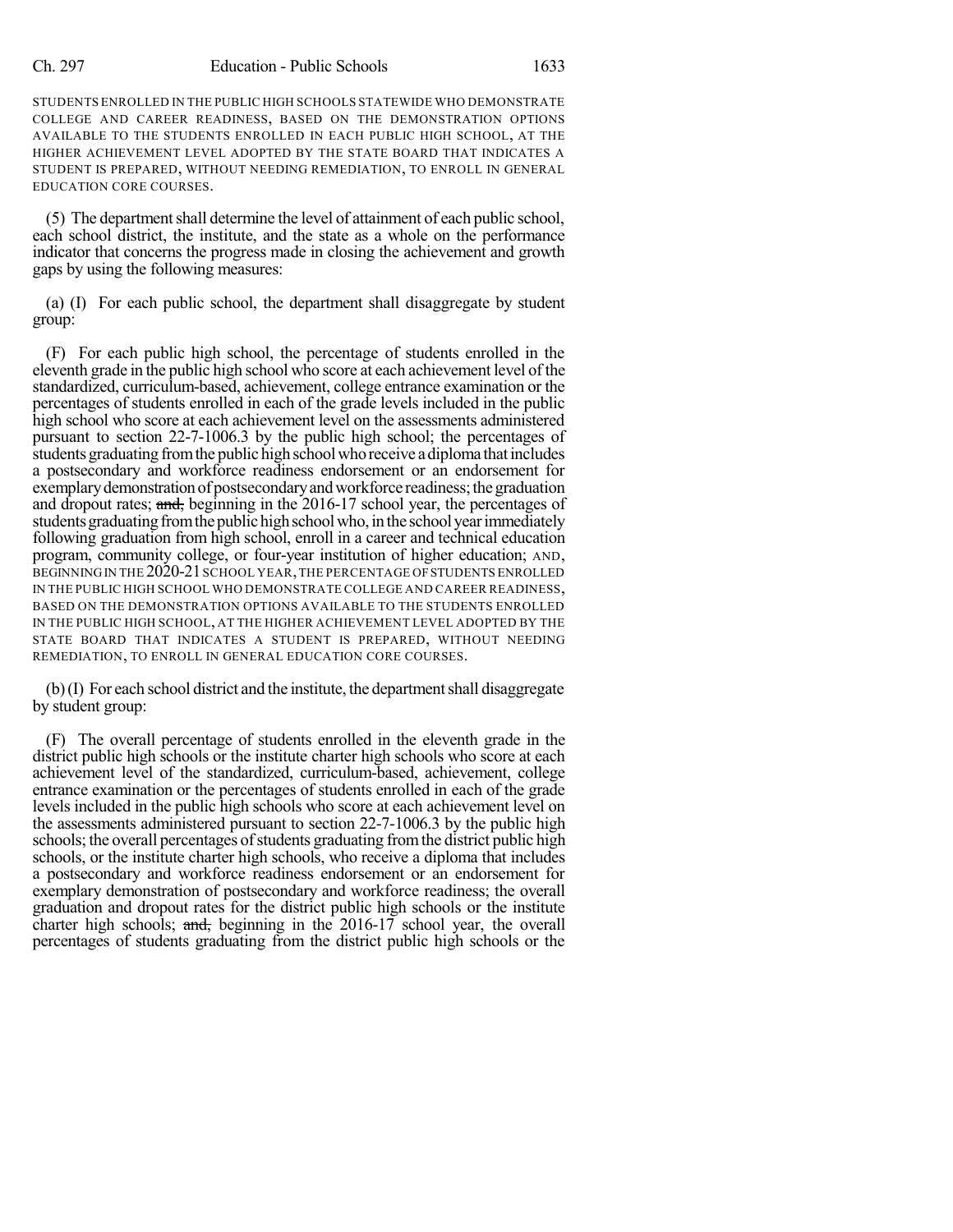institute charter high schools who, in the school year immediately following graduation from high school, enroll in a career and technical education program, community college, or four-year institution of higher education; AND, BEGINNING IN THE 2020-21 SCHOOL YEAR, THE OVERALL PERCENTAGE OF STUDENTS ENROLLED IN THE DISTRICT PUBLIC HIGH SCHOOLS OR INSTITUTE CHARTER HIGH SCHOOLS WHO DEMONSTRATE COLLEGE AND CAREER READINESS, BASED ON THE DEMONSTRATION OPTIONS ADOPTED BY THE DISTRICT CHARTER HIGH SCHOOL, SCHOOL DISTRICT, OR INSTITUTE CHARTER HIGH SCHOOL, AT THE HIGHER ACHIEVEMENT LEVEL ADOPTED BY THE STATE BOARD THAT INDICATES A STUDENT IS PREPARED, WITHOUT NEEDING REMEDIATION, TO ENROLL IN GENERAL EDUCATION CORE COURSES.

(c) (I) For the state, the department shall disaggregate by student group:

(F) The percentage of students enrolled in the eleventh grade in the public high schools in the state who score at each achievement level of the standardized, curriculum-based, achievement, college entrance examination orthe percentagesof students enrolled in each of the grade levels included in the public high schools in the state who score at each achievement level on the assessments administered pursuant to section 22-7-1006.3 by the public high schools; the overall percentages of students graduating from the public high schools in the state who receive diplomas that include postsecondary and workforce readiness endorsements or endorsements for exemplary demonstration of postsecondary and workforce readiness; the overall graduation and dropout rates for the public high schools in the state; and, beginning in the 2016-17 school year, the percentages of students graduating from the public high schools in the state who, in the school year immediately following graduation from high school, enroll in a career and technical education program, community college, or four-year institution of higher education; AND, BEGINNING IN THE 2020-21 SCHOOL YEAR, THE OVERALL PERCENTAGE OF STUDENTS ENROLLED IN THE PUBLIC HIGH SCHOOLS OF THE STATE WHO DEMONSTRATE COLLEGE AND CAREER READINESS, BASED ON THE DEMONSTRATION OPTIONS AVAILABLE TO THE STUDENTS ENROLLED IN EACH PUBLIC HIGH SCHOOL, AT THE HIGHER ACHIEVEMENT LEVEL ADOPTED BY THE STATE BOARD THAT INDICATES A STUDENT IS PREPARED, WITHOUT NEEDING REMEDIATION, TO ENROLL IN GENERAL EDUCATION CORE COURSES.

**SECTION 5.** In Colorado Revised Statutes, 22-11-504, **amend** (1)(c), (1)(d),  $(2)(c)$ , and  $(2)(d)$ ; and **add**  $(1)(e)$  and  $(2)(e)$  as follows:

**22-11-504. School district and institute reporting requirements.** (1) Each school district shall annually report to the department for each of the district public schools:

(c) The accreditation category, with supporting data, for each district public school; and

(d) Any additional information required for the department to implement the accreditation process described in part 2 of this article. THE HIGH SCHOOL GRADUATION REQUIREMENTS ADOPTED BY THE LOCAL SCHOOL BOARD,AS PROVIDED IN SECTION 22-32-109 (1)(kk), AND BY EACH DISTRICT CHARTER HIGH SCHOOL, INCLUDING THE OPTIONS ADOPTED BY THE LOCAL SCHOOL BOARD AND EACH DISTRICT CHARTER HIGH SCHOOL BY WHICH A HIGH SCHOOL STUDENT MAY